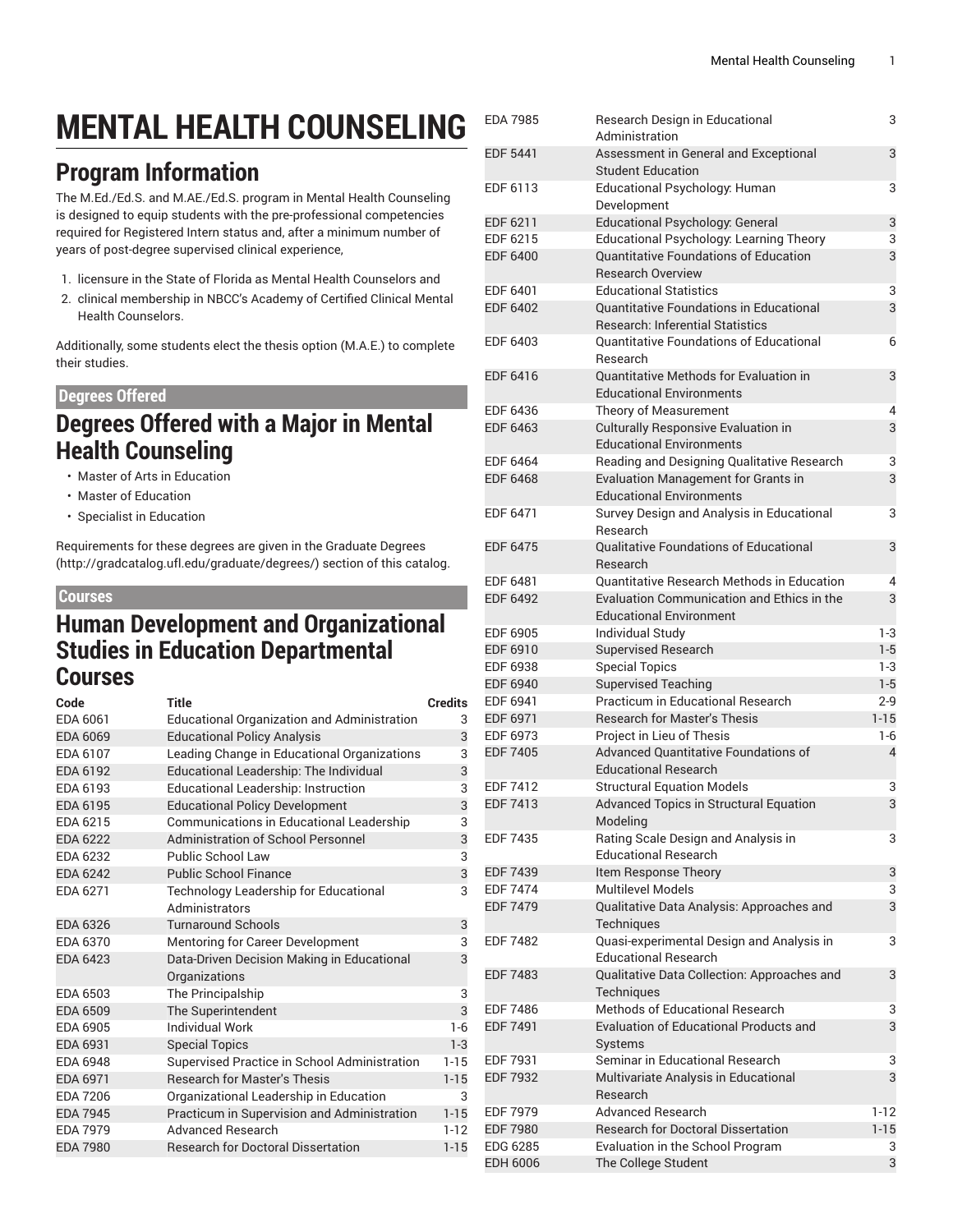| <b>EDH 6040</b>                    | Theory of College Student Development                      | 3                         | MHS 6466                         | Trauma and Crisis Intervention: Theory and                          | 3                        |
|------------------------------------|------------------------------------------------------------|---------------------------|----------------------------------|---------------------------------------------------------------------|--------------------------|
| EDH 6046                           | Diversity Issues in Higher Education                       | 3                         |                                  | Practice                                                            |                          |
| EDH 6051                           | <b>Educational Outcomes of American Colleges</b>           | 3                         | <b>MHS 6471</b>                  | Sexuality and Mental Health                                         | 3                        |
|                                    | and Universities                                           |                           | <b>MHS 6480</b>                  | Developmental Counseling Over the Life Span                         | 3                        |
| <b>EDH 6053</b>                    | The Community Junior College in America                    | 3                         | <b>MHS 6495</b>                  | Counseling Lesbian, Gay, Bisexual, and                              | 3                        |
| EDH 6065                           | History of American Higher Education                       | 3                         |                                  | <b>Transgender Clients</b>                                          |                          |
| <b>EDH 6066</b>                    | American Higher Education                                  | $\mathfrak{B}$            | <b>MHS 6500</b>                  | Group Counseling: Theories and Procedures                           | 3                        |
| EDH 6305                           | <b>College and University Teaching</b>                     | 3                         | MHS 6705                         | Professional, Ethical, and Legal Issues in                          | 3                        |
| <b>EDH 6360</b>                    | Foundations and Functions of Higher                        | 3                         |                                  | Marriage and Family Counseling                                      |                          |
|                                    | <b>Education and Student Affairs</b>                       |                           | MHS 6720                         | Professional Identity and Ethics in                                 | 3                        |
| EDH 6361                           | Theories and Assessment of Higher                          | 3                         |                                  | Counseling                                                          |                          |
|                                    | <b>Educational Environments</b>                            |                           | MHS 6735                         | Applied Research in Counseling                                      | $\sqrt{3}$               |
| <b>EDH 6503</b>                    | Resource Development in Higher Education                   | 3                         | MHS 6831                         | Supervision for a Split Internship                                  | $3-6$                    |
| EDH 6632                           | Current Issues in Community College                        | 3                         | MHS 6910                         | <b>Supervised Research</b>                                          | $1 - 5$                  |
|                                    | Leadership                                                 |                           | MHS 6940                         | <b>Supervised Teaching</b>                                          | $0-5$                    |
| <b>EDH 6637</b>                    | Crisis Management in Higher Education                      | 3                         | MHS 6971                         | <b>Research for Master's Thesis</b>                                 | $1 - 15$                 |
| EDH 6644                           | Assessment in Higher Education                             | 3                         | <b>MHS 7407</b>                  | <b>Advanced Counseling Theories</b>                                 | 3                        |
| <b>EDH 6664</b>                    | Public Policy in Higher Education                          | $\ensuremath{\mathsf{3}}$ | <b>MHS 7431</b>                  | <b>Advanced Family Counseling</b>                                   | $\overline{\mathcal{L}}$ |
| <b>EDH 6665</b>                    | Leadership and Supervision in Higher                       | 3                         | <b>MHS 7600</b>                  | <b>Consultation Procedures</b>                                      | 3                        |
|                                    | Education                                                  |                           | MHS 7610                         | Counseling Supervision Theories and                                 | 3                        |
| <b>EDH 6905</b>                    | <b>Individual Work</b>                                     | $1 - 3$                   |                                  | Practice                                                            |                          |
| EDH 6931                           | Special Topics in Higher Education                         | $1-3$                     | <b>MHS 7730</b>                  | Advanced Counseling Research                                        | 3                        |
| <b>EDH 6935</b>                    | Capstone Seminar in Student Personnel in                   | 3                         | <b>MHS 7740</b>                  | Research in Counseling                                              | 3                        |
|                                    | <b>Higher Education</b>                                    |                           | <b>MHS 7803</b>                  | <b>Advanced Counseling Practicum</b>                                | 3                        |
| <b>EDH 6947</b>                    | Practicum in Student Personnel                             | 3                         | <b>MHS7804</b>                   | Group Supervision in Agency Counseling                              | 3                        |
| EDH 6973                           | Project in Lieu of Thesis                                  | $\sqrt{3}$                | <b>MHS 7805</b>                  | Practicum in Agency Counseling                                      | 3                        |
| <b>EDH 7050</b>                    | Exploration of Research Literature in Higher               | 3                         | <b>MHS 7806</b>                  | Practicum in Marriage and Family Counseling                         | 3                        |
|                                    | Education                                                  |                           | <b>MHS 7807</b>                  | Group Supervision in Marriage and Family                            | 3                        |
| <b>EDH 7225</b>                    | Seminar: Curriculum in Higher Education                    | $\ensuremath{\mathsf{3}}$ |                                  | Counseling                                                          |                          |
| <b>EDH 7405</b>                    | The Law and Higher Education                               | 3                         | <b>MHS 7809</b>                  | <b>Counseling Supervision Practicum</b>                             | 3                        |
| <b>EDH 7505</b>                    | The Financing of Higher Education                          | $\sqrt{3}$                | <b>MHS 7830</b>                  | Internship in Counseling and                                        | 6                        |
| EDH 7631                           | Administration of Instruction in Higher                    | 3                         |                                  | Development-600 Hours                                               |                          |
|                                    | Education                                                  |                           | <b>MHS 7840</b>                  | Internship 1 in Counselor Education                                 | 3                        |
| <b>EDH 7634</b>                    | Student Affairs Administration in Higher<br>Education      | 3                         | <b>MHS 7941</b>                  | Internship 2 in Counselor Education                                 | 3                        |
| EDH 7635                           | <b>Higher Education Administration</b>                     | 3                         | MHS 7946<br><b>MHS 7979</b>      | Internship in Agency Program Management<br><b>Advanced Research</b> | $6\,$<br>$1 - 12$        |
| <b>EDH 7636</b>                    | Organizational Theory in Higher Education                  | $\ensuremath{\mathsf{3}}$ | <b>MHS 7980</b>                  | Research for Doctoral Dissertation                                  | $1 - 15$                 |
| EDH 7916                           | Contemporary Research on Higher Education                  | 3                         | PCO 6939                         |                                                                     | 3                        |
| <b>EDH 7942</b>                    | Supervised Practice in Student Personnel in                | $\mathbf{1}$              |                                  | Seminar: Current Topics in Counseling<br>Psychology                 |                          |
|                                    |                                                            |                           | PCO 7217                         | Professional Ethics and Skills in Counseling                        |                          |
|                                    | <b>Higher Education</b>                                    | 3                         |                                  |                                                                     | 3                        |
| <b>EDH 7948</b><br><b>EDH 7979</b> | Internship in Higher Education<br><b>Advanced Research</b> | $1 - 12$                  | PCO 7949                         | Psychology                                                          | 1                        |
|                                    | <b>Research for Doctoral Dissertation</b>                  |                           |                                  | Internship in Counseling Psychology                                 |                          |
| <b>EDH 7980</b>                    |                                                            | $1 - 15$                  | <b>SDS 6401</b><br>SDS 6411      | <b>Counseling Skills for Non-Counselors</b>                         | 3                        |
| <b>EDH 7982</b>                    | Research Proposal Development in Higher<br>Education       | 3                         | <b>SDS 6436</b>                  | Counseling with Children<br>Family-School Intervention              | 3                        |
| EDP 6052                           | Cognitive Psychology Applied to Education                  | 3                         | SDS 6620                         | Organization and Administration of School                           | 3<br>3                   |
| <b>MHS 5005</b>                    | Introduction to Counseling                                 | 3                         |                                  | <b>Counseling Programs</b>                                          |                          |
| <b>MHS 6000</b>                    | Assessment and Treatment of Family                         | 3                         | <b>SDS 6831</b>                  | Supervision for a Split Internship                                  | 3                        |
|                                    | Violence                                                   |                           | SDS 6905                         | <b>Individual Work</b>                                              | $1 - 4$                  |
| <b>MHS 6020</b>                    | <b>Counseling in Community Settings</b>                    | 3                         | <b>SDS 6936</b>                  | Seminar in Counselor Education                                      | 3                        |
| MHS 6061                           | Spiritual Issues in Multicultural Counseling               | 3                         | <b>SDS 6938</b>                  | <b>Special Topics</b>                                               | $1 - 4$                  |
| MHS 6071                           | Diagnosis and Treatment of Mental Disorders                | 3                         | <b>SDS 7800</b>                  | Practicum in School Counseling                                      | 3                        |
| MHS 6200                           | Assessment in Counseling                                   | 3                         | <b>SDS 7820</b>                  | Group Supervision in School Counseling                              | 3                        |
| MHS 6340                           | <b>Career Development</b>                                  | 3                         | <b>SDS 7830</b>                  | Internship in Counseling and                                        | 6                        |
| MHS 6401                           | <b>Counseling Theories and Applications</b>                | 3                         |                                  | Development-600 Hours                                               |                          |
| MHS 6421                           | Play Counseling and Play Process with                      | 3                         |                                  |                                                                     |                          |
|                                    | Children                                                   |                           | <b>Student Learning Outcomes</b> |                                                                     |                          |
| MHS 6428                           | Multicultural Counseling                                   | 3                         |                                  |                                                                     |                          |
| MHS 6430                           | Introduction to Family Counseling                          | 3                         |                                  | mental health counseling (eds)                                      |                          |
| MHS 6440                           | Marriage and Couples Counseling                            | 3                         | SLO <sub>1</sub><br>Knowledge    |                                                                     |                          |
| <b>MHS 6450</b>                    | <b>Substance Abuse Counseling</b>                          | 3                         |                                  |                                                                     |                          |
|                                    |                                                            |                           |                                  |                                                                     |                          |